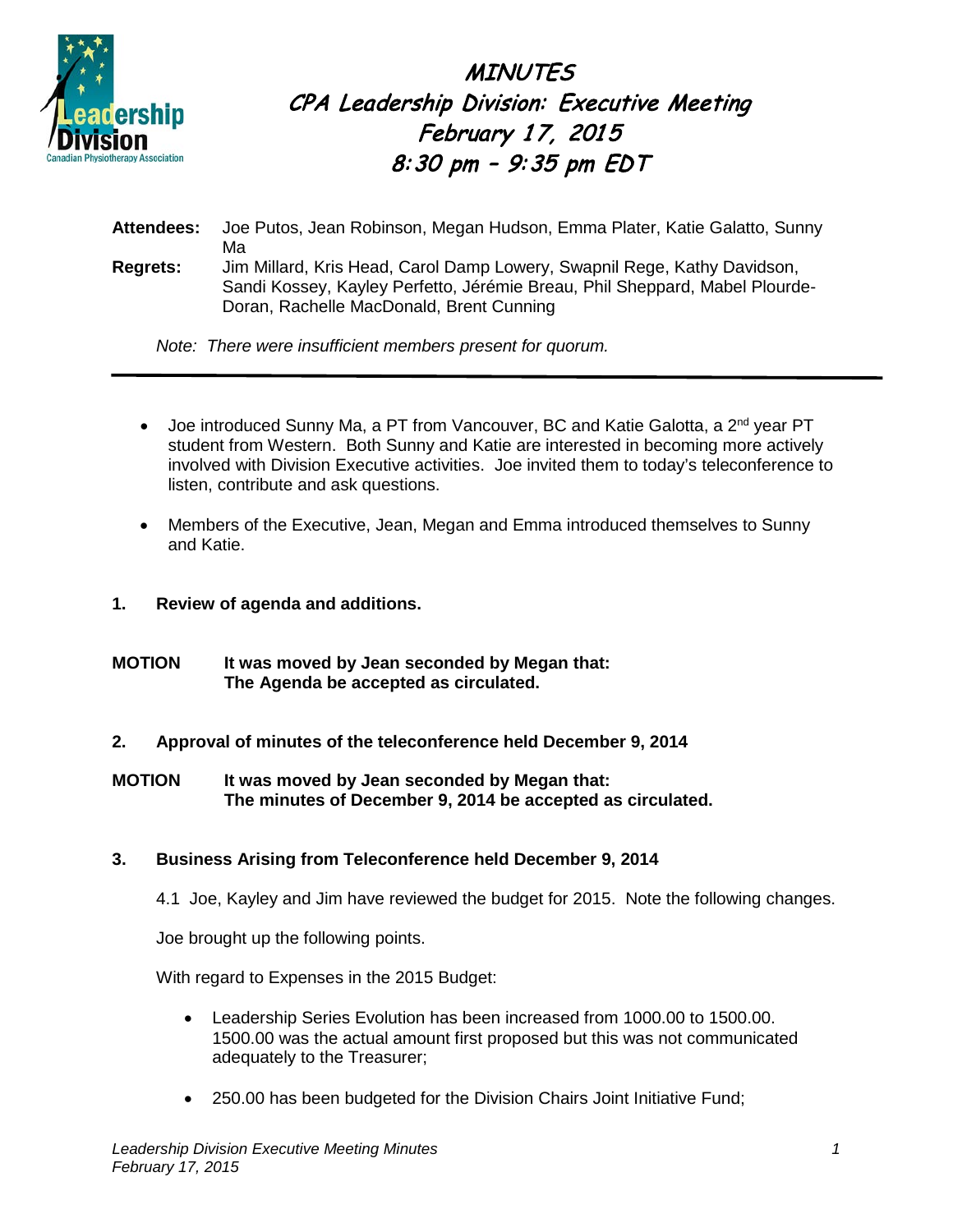*Joe provided some background information for this expenditure. The Division Chairs Joint Initiatives Fund is a fund that is contributed to on voluntary basis from*  each of the 14 Divisions of the CPA. The funds are used for various projects that *approved by the 14 Division Chairs. The projects are seen as being of relevance to the entire membership of the CPA. Prior to proposing the 250.00 amount Joe surveyed several other Divisions to find out how they determine their contribution. None of the surveyed use any type of formula to determine their contribution.*

*Oncology contributed 250.00 No formula Pain Sciences ? No formula Acupuncture ? No formula Global Health 250.00 No formula*

Discussion followed. There was general consensus that Leadership should contribute and the amount of \$250.00 / year is sufficient. Executive members not present are invited to submit their opinions and comments.

- The amount budgeted for Project Funding is 1500.00 not 1000.00. The budget for 2015 has been adjusted accordingly.
- 5.0 Joe reminded attendees that teleconferences are recorded and that anyone who would like to listen to the recordings should. Any executive members who wants to listen to the recording should email Joe or Jim, and request the link to the teleconference. This should be done within one month of the meeting. The link will be sent to the requester by Joe or Jim once received.

## **Instructions for Playback of Recorded Teleconference Via the Internet**

- 1. Click on the link below or paste the entire URL into your browser:
- 2. [http://www2.teleconferencing.ca/moderator/presentation/Playback?id=d2cf5b8c-](http://www2.teleconferencing.ca/moderator/presentation/Playback?id=d2cf5b8c-40dd-4260-8274-a41cc68f5f50.rpm)[40dd-4260-8274-a41cc68f5f50.rpm](http://www2.teleconferencing.ca/moderator/presentation/Playback?id=d2cf5b8c-40dd-4260-8274-a41cc68f5f50.rpm)
- 3. At the prompt, enter your name and email address.
- 4. Click "Submit". The playback will begin.

## **4. Budget**

*Kayley could not make the teleconference but had sent her report to Joe prior to the meeting. It was not included in the embedded documents of the agenda but is included here for the record.*

## **Treasurer's Report** - Kayley Perfetto

Account Balance: \$17901.58

Outstanding Invoices: \$450.00 to CPA and \$186.09 and \$68.68 = \$704.77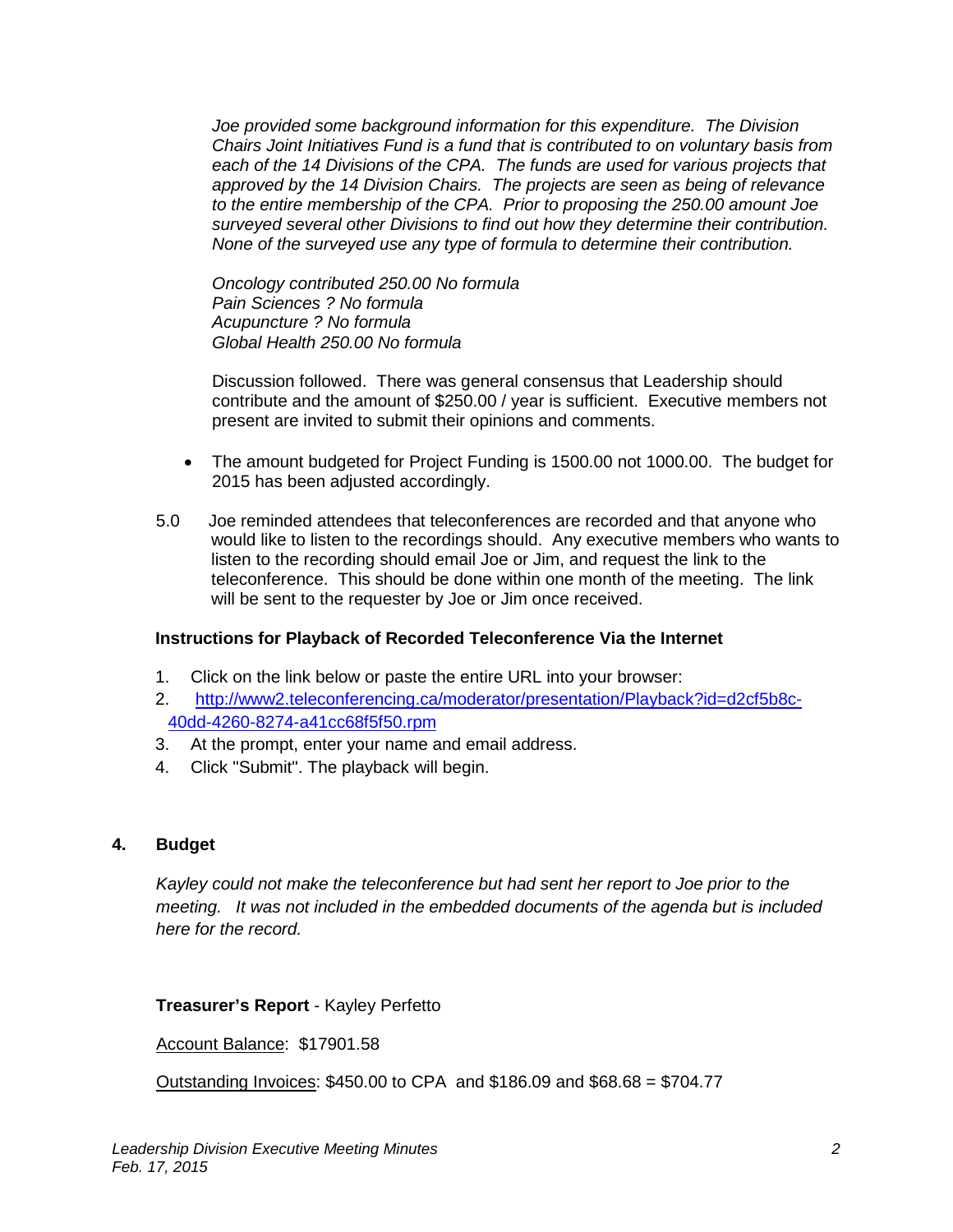Received today the details of the CPA Leadership fees component payment – for October through December payment  $= $1041.08$ .

Joe and Kayley are currently finalizing the 2015 budget which is due at the end of November 2014. The budget for 2014 will be submitted to the CPA shortly.

*4.1* Project Funding Applications

General discussion of the project funding followed; Currently the division has received two applications for funding. The deadline date for submission for 2015 is May 31 Joe raised the issue of whether that date should be reconsidered for 2016 to an earlier date, e.g. January 31, February 28, or March 31. How do we determine successful applications in the event of more than three applicants?

Jean wondered if both current applications had been approved. She did not receive the formal funding application from the second applicant. Joe will ask Jim to send Jean the full application.

Recommendations:

- o Market the funding further this year;
- o The project funding application review committee (Phil, Megan, Jean, and Jim) should hold a separate teleconference to discuss various issues that have been raised at today's teleconference.

# **5. Division Sub-Groups**

Joe provided some background information about the recent growth of the Leadership division executive. We are now in a position of having enough executive members to subdivide tasks that have been priorized. These include;

- *5.1* **Marketing**
- *5.2* **Congress Eye-opener**
- *5.3* **Division AGM**
- *5.4* **Hospitality Suite at Congress –** Likely to be shared with the Private Practice Division with a focus on the proposed merger of Private Practice and Leadership into a new combined Division yet to be named.

Discussion followed. Points raised included:

- CPA members receive numerous email messages. The emails, facebook page profile pics and perhaps the website could be made more attractive;
- The presentation on the division given to PT students (e.g. by Joe at Western) should be done for first years not just second years;
- Identify the main title of the eblast in the Subject Line of the email message;
- Use student reps to introduce the Leadership Division to first year students;
- Use the fact that Leadership is a non-clinical role as a drawing point for attracting students;